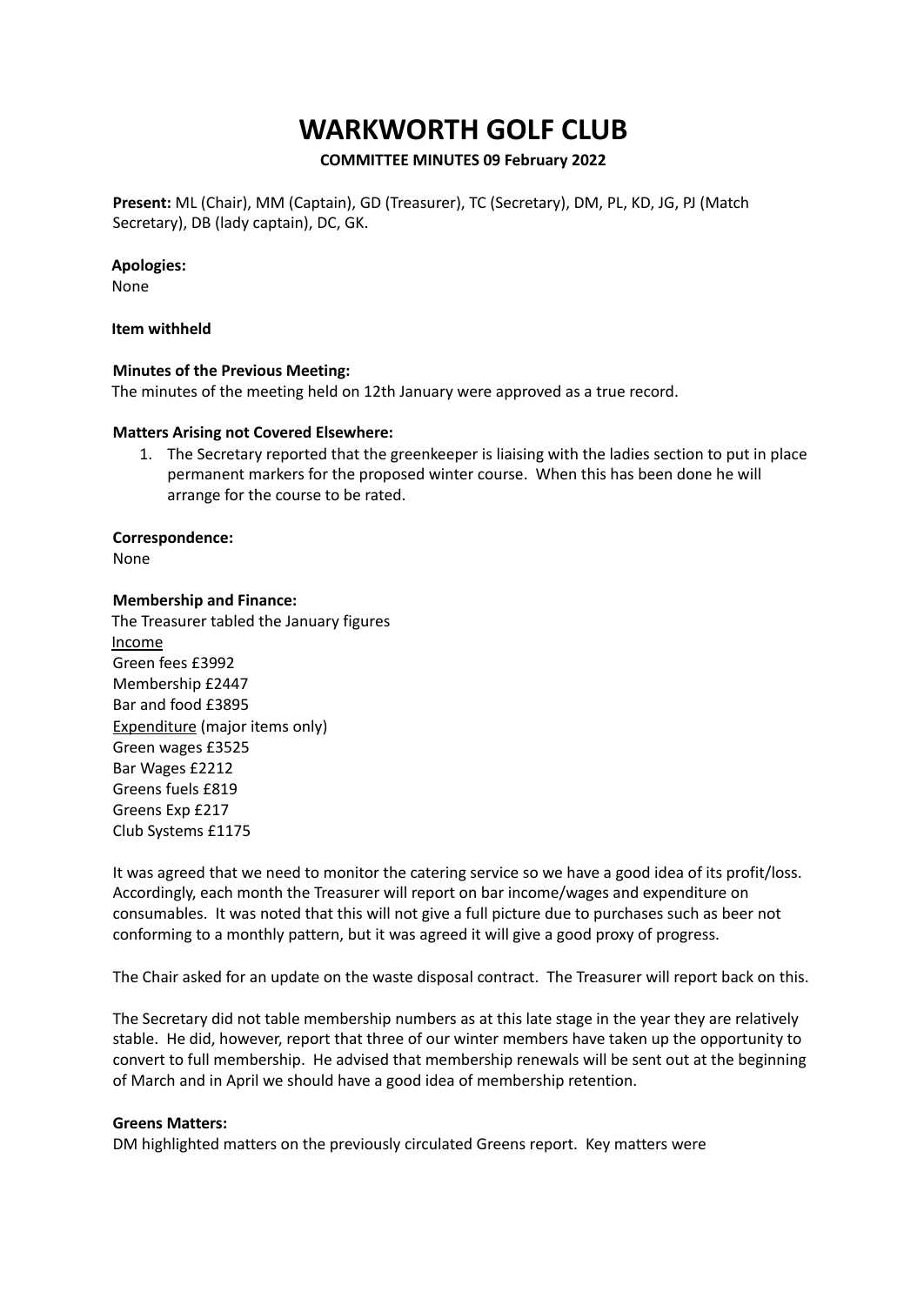- The shed fuel tank has been relocated
- Agreed that rather than spending on distance markers we should finish the task of getting all tee markers in place. This is budgeted and the Chair can advise of what is still required.
- The OoB to the right of the 5th fairway was clarified. It will run from a white marker located at the corner of the road. The ruling will be that a ball lying on or across the round is deemed to be OoB which means white postes will not be required. The change will come into play on the day we move to the summer course (March 21st)
- Noted that the Cushman has been repaired. However, agreed that investigations be made to source a replacement. This is not budgeted and will need committee approval before any purchase is made.

## **Handicaps/Competitions:**

-

Agreed that The Chair and Match Secretary would get prices for improving the honours boards. However, noted that this is not in the 2022 budget so committee approval will be needed before any expenditure is incurred.

The Match Secretary advised that he has clarified with the County Handicap Adviser the procedure for amending the handicap of a player who recorded a score in a team competition.

**Captain's Matters:** None

**Ladies' matters:** None

**Juniors' Matters:** None

**Seniors' Matters:** None

**Personnel:** None

## **House/Social Matters:**

Noted that the change of license is in hand. Agreed to consider a social programme with the Friday quiz being restarted. The Chair will liaise with Ken Bailey on this.

Noted that members/visitors are not paying for tea/coffee in the honesty box when the clubhouse is not staffed. This will be included in the next newsletter.

Noted that much staff time is being spent washing glasses and that the methodology probably does not conform to the current best practice. Hence it was agreed to purchase and have fitted a bar glass washer. The Chair will arrange this.

## **Repairs following Storm Arwen**

The Chair advised that repairs are in hand and will be progressed in the coming weeks..